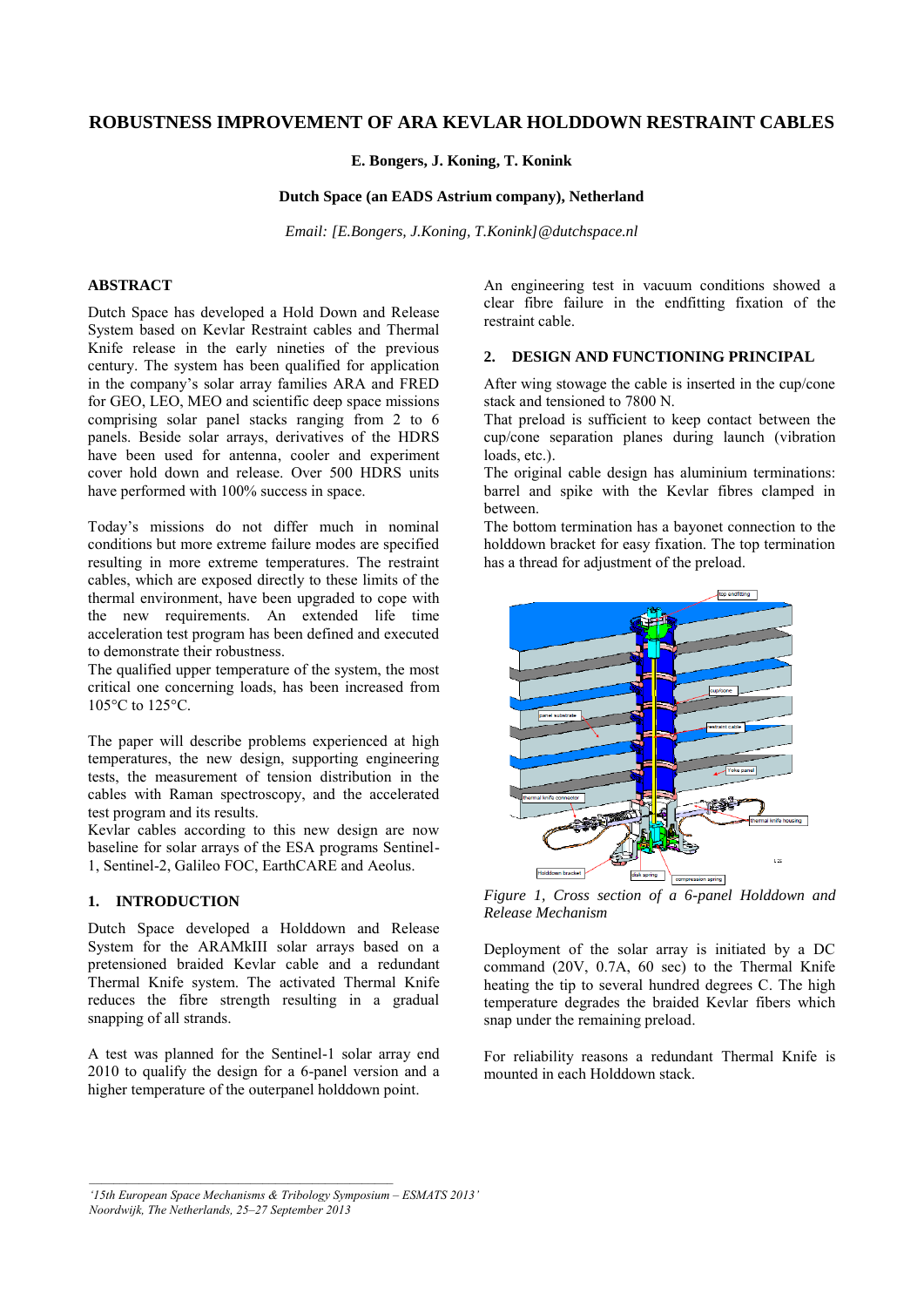

*Figure 2, Thermal Knife, degrading a Kevlar Holddown cable* 

The qualification tests on the original design comprised:

- Ultimate load (UL) tests at cable level
- Shelf life tests (UL after 12 months) at cable level
- Relaxation tests of 9 month (stack level) simulating prelaunch conditions on a pretensioned stack
- Thermal vacuum cycling (20) and cutting in worst case conditions (stack level)
- Hotsoak at stack level in vacuum (72 hrs at 105°C)
- Random vibration

The cables are supplied by Bexco (Hamme/Belgium). Both the braiding of the Kevlar strands and the fixation of the metal endfittings are done by Bexco.

Each cable is proof loaded twice to 10 kN, see figure 3. With each supplied lot a number of cables are tested to ultimate load (requirement  $\geq 14$  kN (3 $\sigma$  value)).



.. *Figure 3, Proofload curve (10 kN) on cable with 110 mm length (3-panel size).*

# **3. ANOMALY IN ENGINEERING AND QUALIFICATION TEST**

The maximum needed qualification temperature for the Sentinel-1 programme was calculated to be 135 °C. This was well above the qualified status of 105°C for a 5 panel stack. The Sentinel-1 design has a 6-panel stack.

Early in the Sentinel-1 programme a hotsoak test was started at 135 °C for the outer endfitting. When the maximum temperature in that engineering test

was reached the preload dropped in steps to 3.5 kN.

Although the mechanical loads in that phase of the mission are minor, the low force will hamper the cutting process. Cutting tests in various worst case conditions show that 4000 N minimum preload is needed for a reliable cutting process.

No production anomaly or test error could be identified. The team concluded that a redesign on the cable was inevitable.

The design was changed on the highest (thermally) loaded area; the endfitting at the upper (fixed to the outer panel).

- The endfitting material was changed from aluminum to titanium.
- The shape of the spike was slightly changed to optimize the compressive load perpendicular to the fibres (rear side loading, thus highest compression forces on the large spike diameter).

With that new design a delta qualification programme was started:

- Thermal vacuum cycling
- Thermal vacuum hotsoak
- Hotsoak testing in ambient conditions
- Relaxation test at ambient conditions

All these tests were finished successfully except for the last one. According to the delta qualification programme 4 stacks were preloaded for 275 day (= 6 month x 1.5 SF) to simulate the prelaunch conditions.

One stack showed a sudden and unexpected force drop after 29 days, see figure 4.

The 3 remaining stacks gave a relaxation as expected and no anomalies for 294 days, showing that the fibre stresses are randomly exceeded in one cable.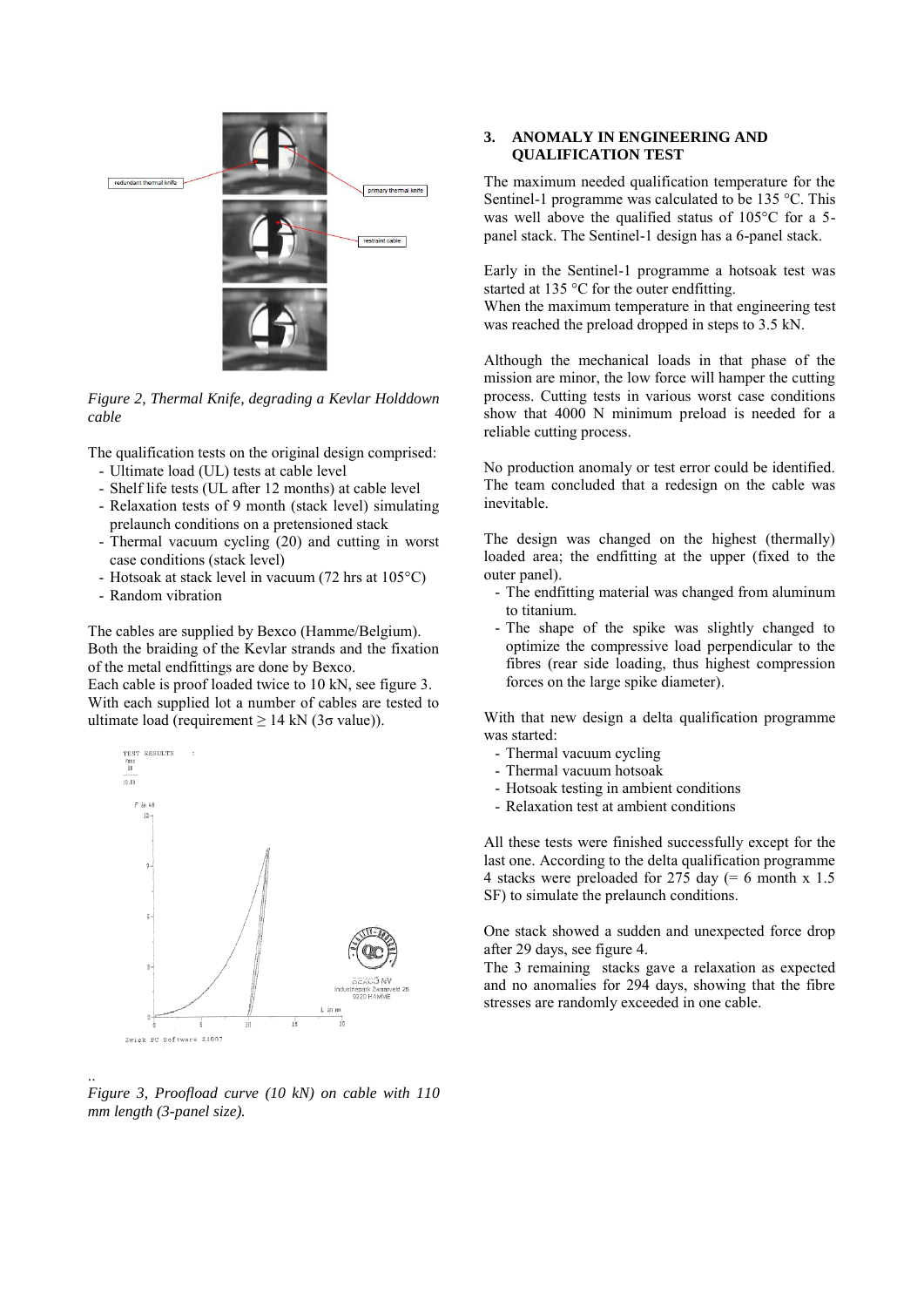

*Figure 4, Relaxation test on 4 stacks at ambient conditions* 



*Figure 5, The arrows indicate that the broken strand results in a slight irregularity of the braiding pattern.* 

The above figure shows the strand irregularity and failure that caused the force drop. Further destructive inspection showed that the strand was broken in the lower endfitting (on left side).

The storage test at ambient conditions was not considered risky because we dealt with a high temperature problem.

#### **4. FAILURE INVESTIGATION**

As a standard procedure a root cause investigation was started and the project teams of the relevant customers have been informed.

Customers were informed on the progress and status of actions of the root cause investigation. An AIR (Astrium Investigation Request) was generated.

The cable with a tension drop has been subjected to detailed destructive inspections after dismantling the test setup.

The failure tree was made with 2 branches:

- Root cause is due to a random phenomenon
- Root cause is due to a systematic phenomenon (design or production)

No likely contributor for a random phenomenon could be identified.

The broken cables of the long term storage test showed a broken strand in the aluminum bottom end-fitting ( see figure 5).

It was considered likely that the load conditions (tensile stress in fiber direction in combination with high compressive stress perpendicular of the cable) of the broken strand have been too high.

Endfittings are fixed to the braided cable with the 10 kN proofload. Not all strands obtain exactly the same length. It is estimated that the strain may vary  $\pm$  10 % in operational conditions. Moreover the crossings of strands are not all equally severely squeezed between the barrel and spike. Figure 6 shows the braided strands that were loaded on high pressure inside the endfitting, with broken fibers in some strands on the right side.



*Figure 6, Photograph of the cable after test and removal of the barrel.* 

Conclusion is that the root cause is systematic or with other words a design issue in combination with the production method.

#### **5. ROBUSTNESS AND DELTA QUALIFICATION TESTS**

The team decided to change the design; also the bottom endfitting was redesigned in analogy with the upper endfitting.

It was realized that the amount of statistical test results in the past was poor. The Kevlar polymer is a major part of the stack, so failure of a cable is a function of (pre-) load, temperature and time.

The (pre-) load of 7800 N was not varied, but quite a number of robustness tests at stack level were done to explore the upper temperature limits and time to failure of the design.

The robustness and qualification tests aimed for 2 major objectives: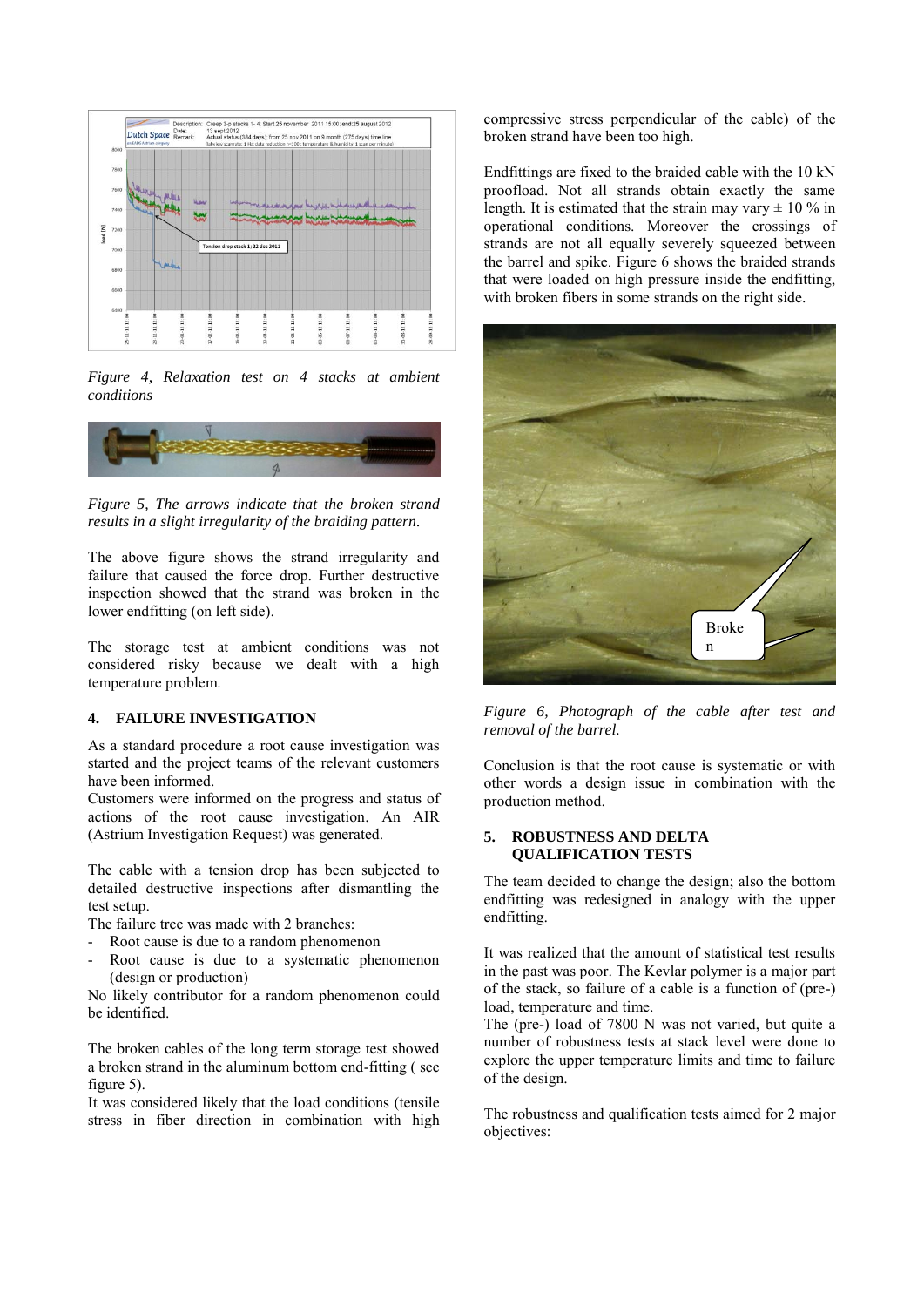- Verify that in all fases up to deployment no strand failure will occur.
- Verify that the remaining preload in worst case conditions is sufficient for a reliable cutting. These and earlier tests have shown that 4000 N preload is needed for a reliable cutting process.

The last bullet indicates that for a lower intitial preload the allowable environmental range would be reduced.

The cable load is reduced due the following environments:

- Relaxation in the storage mode, waiting for launch, see figure 11.
- Vacuum, , see figure 8
- Relaxation in the early orbit mode storage mode, waiting for launch, see figure 8
- Thermal cycling, see figure 8
- Cold soak, see figure 8

All these impacts have been quantified.

The robustness test results on 3-panel stacks are summarized in figure 7.

Four stacks were subjected to a steady temperature field. The holddown bracket was actively controlled at either 50°C or 75°C. The temperature of the outerpanel endfitting was controlled to temperatures between 85°C until 155°C, shown on the horizontal axis. The test was continued until a pretension drop (>300 N) was measured. The time until failure (vertical axis) is identified with a marker.

Tests in vacuum were performed on single stacks. These confirmed the results in ambient pressure conditions.

The relaxation test at room temperature, which is considered part of the qualification tests, is also plotted. The blue vertical line inducates the duration of the test, see figure 7.

The red dashed line (figure 7) indicates the period until breakage, that is considered necessary for current and future projects.

This method of plotting is based on the supposition that the chemical bond failure time of the Kevlar fibres follows the Arrhenius equation.

The Arrhenius equation gives "the dependence of the rate" constant k of chemical reactions on the temperature T (in Kelvin) and where A is the preexponential factor or simply the prefactor and R is the Universal gas constant.

 $k = Ae^{-E_a/(RT)}$  chemical bond failuretime as function of the absolute temperature

The time to failure data (log scale) presented in figure 7 shows more or less a linear relation with  $1/T$   $[K^{-1}]$ .



*Figure 7, Robustness tests on a 3-panel stack*

Similar tests were done for the 6- and are running for the 2-panel stacks.



*Figure 8, Thermal cycling test (20 cycles) on a 3-panel stack finalized by cutting in cold conditions.* 



*Figure 9, Set-up for 6-panel stack for hot- and cold soak in vacuum*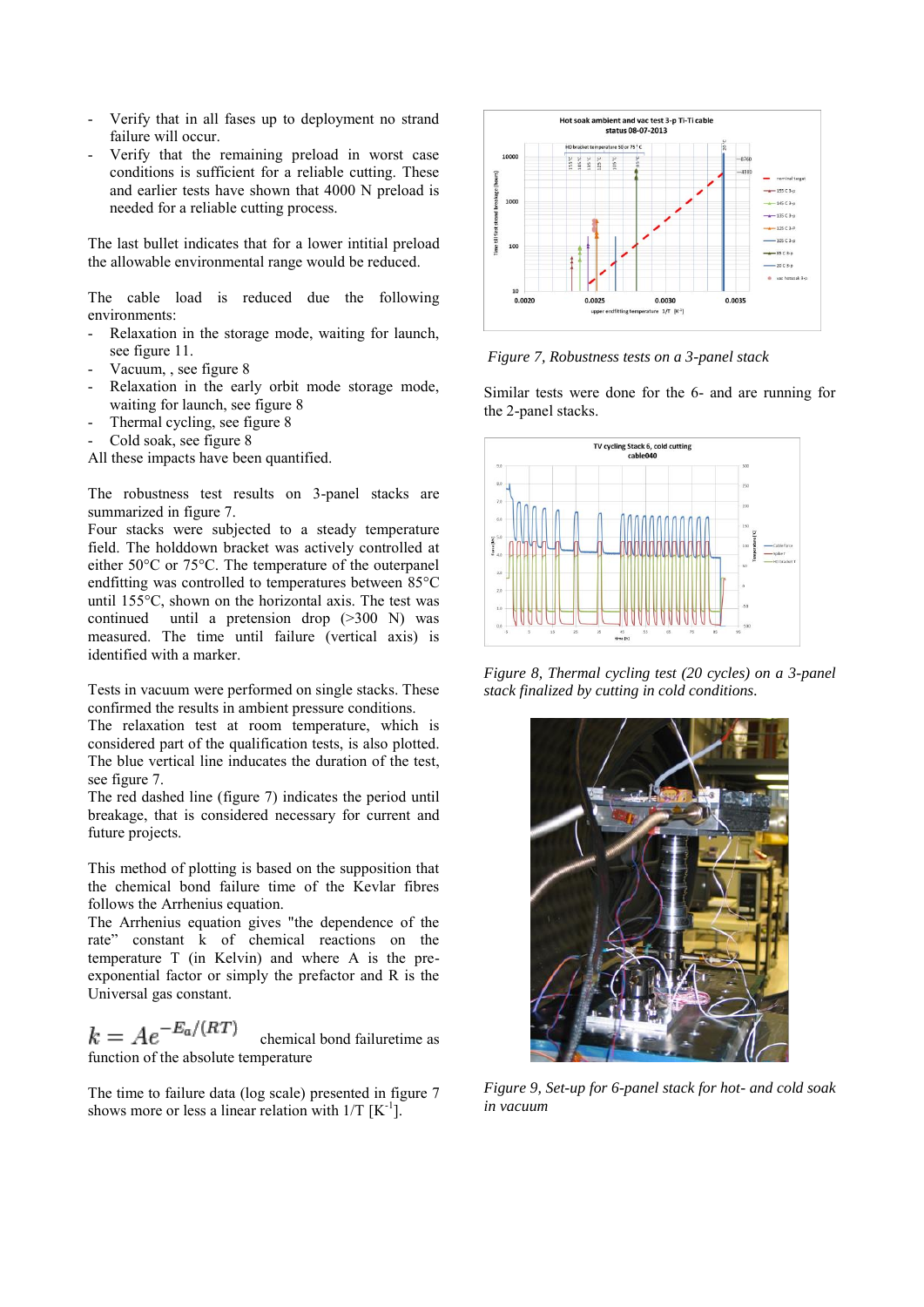

*Figure 10, cutting test in cold condition after 20 thermal cycles* 



*Figure 11, Relaxation test, qualification of 6-panel cable on 4 stacks* 

# **6. ABAQUS ANALYSIS**

An Abaqus Finite Element model was made of the top and bottom endfitting.

The bottom endfitting is a bayonet connection, so asymmetric. Both a rotatory symmetric and a 3 dimensional FEM model were made. The 3-d model analysis appeared to suffer from converging problems.

The process of insertion of the spike, cable release and proofloading and the thermal environment are simulated. This is a highly non-linear behaviour based on friction.

Both the old aluminum design (barrel and spike) and the new titanium design were analysed.



*Figure 12, Model of barrel, Kevlar cable and spike* 



*Figure 13, Modelling of assembly phases* 

Creating a FE-model is difficult because the braided Kevlar cable is a complex shape. Kevlar properties are partly unknown, estimated material properties perpendicular to the fibres had to be used.

The location of maximum contact stresses corresponds with the inspections on the cables tested to failure.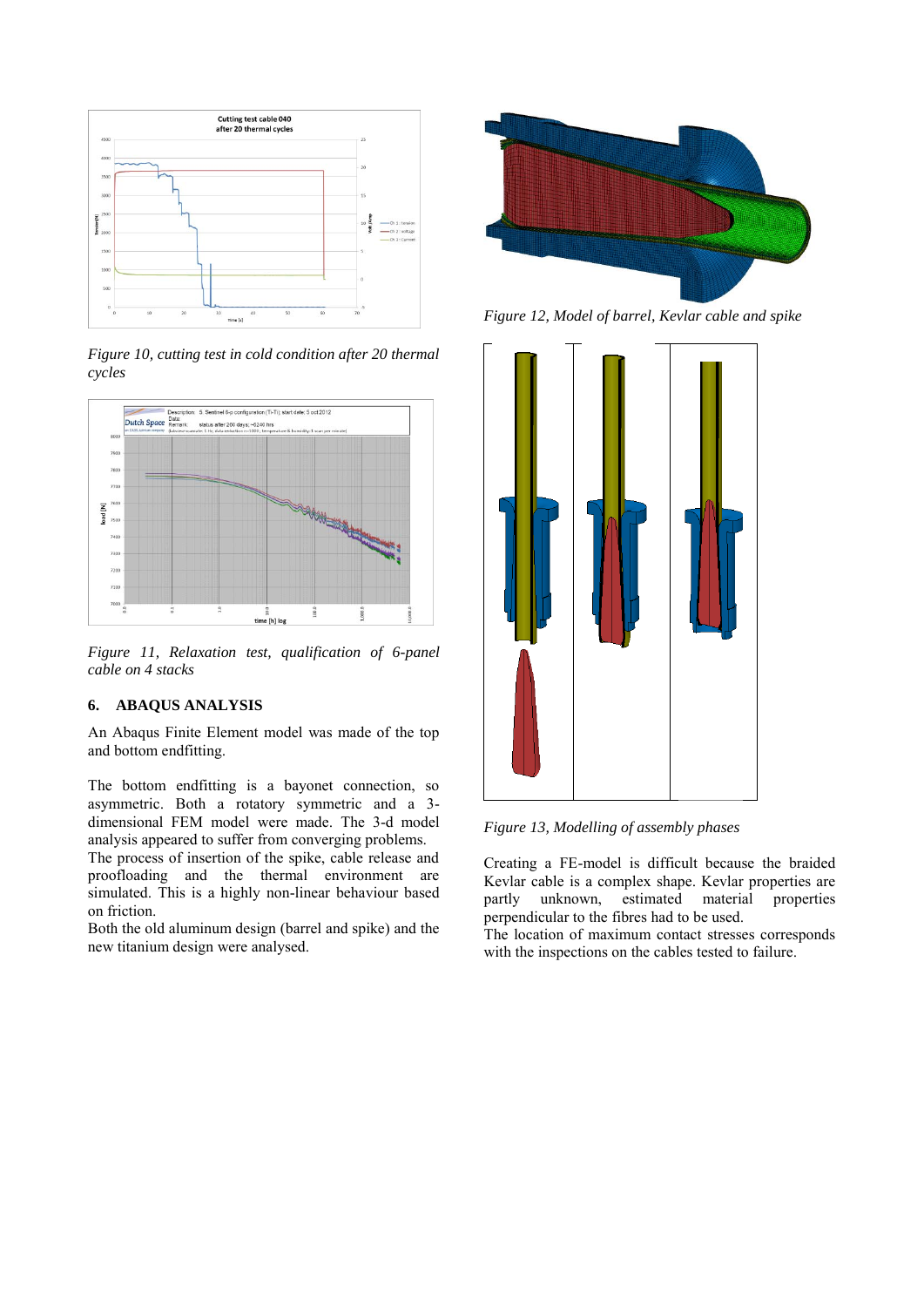#### **7. RAMAN SPECTROSCOPY**

The production method of joining the endfittings to the braided cable cannot avoid that strands have a different lengths. The shortest strands will see the highest strain/stress and are prone to breakage at high mechanical /thermal loads.

Raman spectroscopy was identified as a method to measure the fibre strain.

Cosine (Leiden/ Netherland) succeeded to build a set-up that could measure the Raman peak shift as function of the fibre tension.



*Figure 14, Raman spectrum of the non-tensioned Kevlar cable.* 



*Figure 15, Characteristic curve of the tensile behaviour of the Kevlar cable (Raman peaks position difference v.s. applied tension)* 

The first data confirm indeed that there is a difference in the strain between different cable strands in the order of what was expected.



*Figure 16, Preliminary Raman results on 7 positions in circumference close to the endfitting, total pretension is 6.12 kN.* 

The set-up is not yet fully operable. It is the intention to explore production variations in more detail and to identify differences between long and short cables.

## **8. THERMAL DESIGN AND ANALYSIS**

For the observed cable anomalies the temperature and the time (time line) are the variables. The stack preload is not a variable because reducing the preload was not an option for the running and future solar arrays

Three actions were taken for the running and future programmes to coop the cable anomaly.

1. Vacuum tests to verify the conduction path properties in the TMM (Thermal Mathematical Model).

Thermal Balance tests on a generic test sample (see figure 17) to verify the optical properties of the outerpanel area and to validate the TMM of the complete HD stack.

No major modifications were found, but some of the uncertainties could be reduced

- 2. A refined holddown thermal model was made and a detailed thermal analysis was performed on the holddown stacks for the running programmes, focussed on the extreme temperatures.
- 3. Where needed and possible the thermal design was optimized. OSR's were bonded around the outer panel holddown points. Moreover a white cap was installed. Both measures reduce the maximum temperature.
- 4. Customers were requested to let the outer panel deliver power in the stowed phase that reduces the outerpanel temperature.